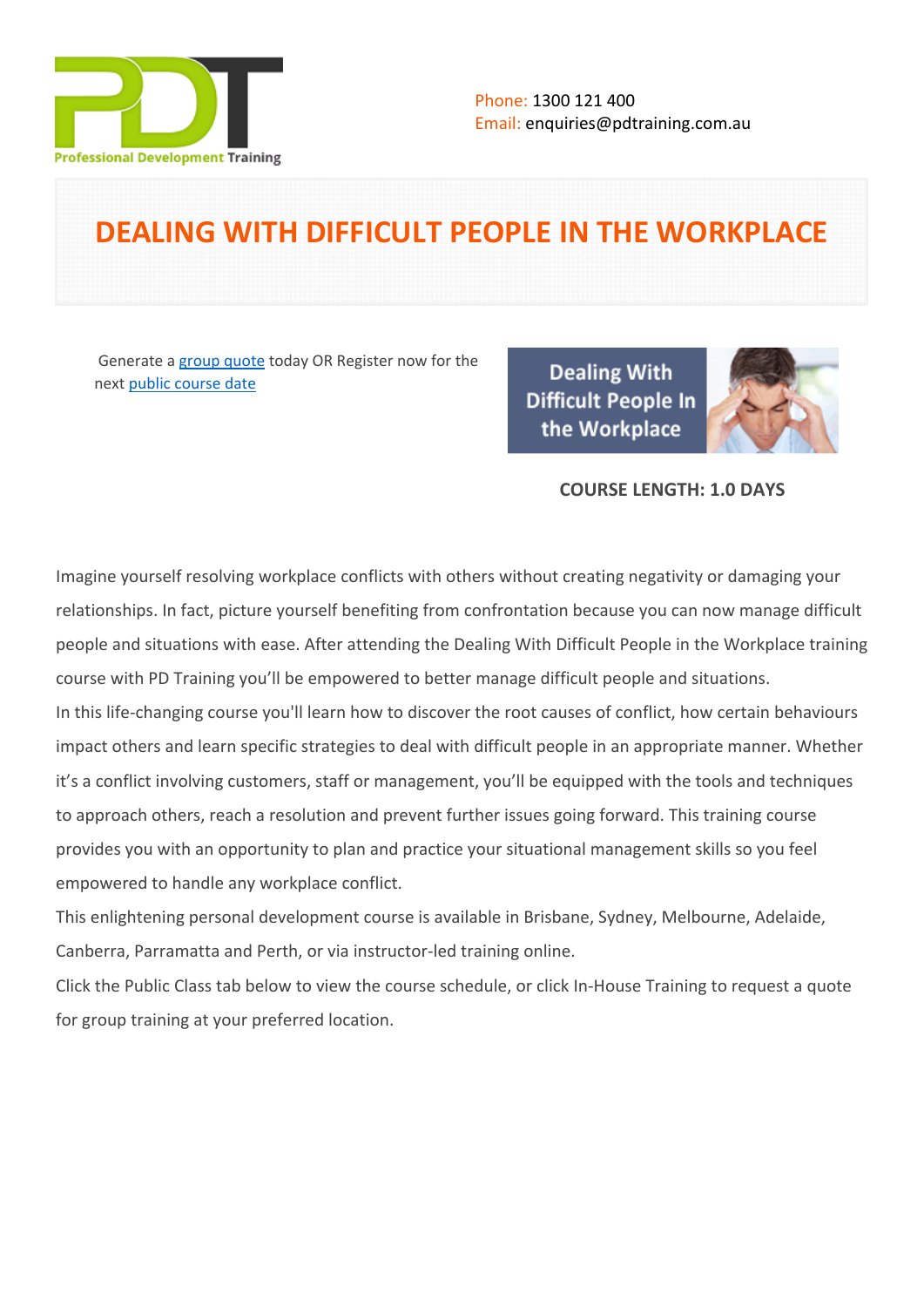# **DEALING WITH DIFFICULT PEOPLE IN THE WORKPLACE COURSE OUTLINE**

### **FOREWORD**

During this Dealing with Difficult People in the Workplace training course, participants will learn how to approach, engage and better manage difficult people, while also learning how to understand and influence them, so that a successful resolution can be achieved without creating negative feelings or damaging relationships.

The course includes training in recognising attitudes and actions that impact others, using effective management techniques to deal with difficult people, using tools to deal with anger, developing coping strategies, understanding motives and behaviours and much more. The course includes a personality profiling tool report, which helps participants to better understand themselves and how to best interact with other personality types as well.

#### **OUTCOMES**

#### **After completing this course, participants will have learned to:**

- Identify root causes of difficult behaviour
- How to approach and manage difficult people
- Understand particular types of Behaviour
- How to deal with Passive and Aggressive Behaviour
- Dealing with workplace conflicts
- Recognise different attitudes
- **•** Handle stressful situation

#### **MODULES**

#### **Lesson 1: The Three Ds**

- Welcome
- What do we find challenging about others?
- Diversity, Divergence and Division
- The Relationship Spectrum
- Reflection

#### **Lesson 2: It all starts with me**

- My Profile
- My Response
- Reflection

#### **Lesson 3: Communication is Key Lesson 4: Dealing with Particular Behaviours**

**•** Bullies